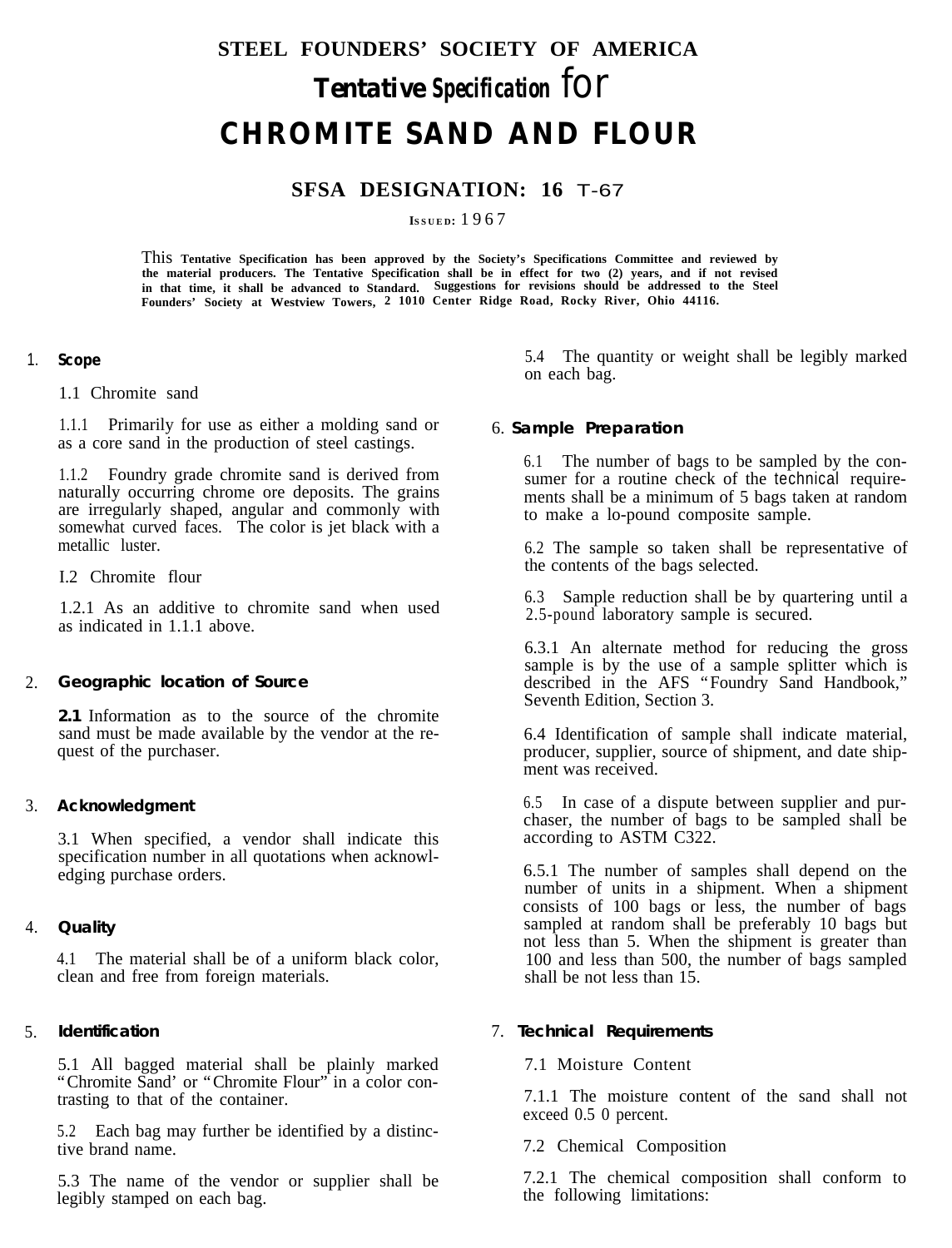| $Cr_2O_3$        | 44.00 percent minimum  |         |
|------------------|------------------------|---------|
| Fe <sub>0</sub>  | 26.00 percent maximum  |         |
| SiO <sub>2</sub> | 3.00 percent maximum   |         |
| CaO              | 1.00 percent maximum   |         |
| $Al_2O_3$        |                        |         |
|                  | MgO and trace elements | Balance |

7.2.2 The vendor, upon request, shall furnish to the purchaser a certified representative analysis within 30 days of shipment.

7.3 pH Value.

7.3.1 The pH of the sand shall be between 7.0 and 9.0.

7.4 Acid Demand Value

7.4.1 The acid demand value shall conform in general to the following :

> At  $pH$  3 4 Not to exceed 10 ml 8 ml 6 ml

7.5 Loss on Ignition

7.5.1 The loss on ignition as determined under an atmosphere of oxygen-free nitrogen shall not exceed 0.50 percent.

7.6 Sieve Analysis

7.6.1 Sieve analyses shall be made on a 100- or 250- 7.8 Specific Gravity<br>gram sample of chromite sand or flour. 7.8 Specific Gravity

7.6.2 The sizes of the sieves shall be in accordance with the National Bureau of Standards series as given in ASTM E 11.

7.6.3 The U.S. Standard sieve numbers to be used in the sieve analysis shall be as follows:

7.6.3.1 For sand analysis 8. **Acceptance Tests**

| Sieve No. | Sieve Opening in Inches |
|-----------|-------------------------|
| 16        | 0.0469                  |
| 20        | 0.0331                  |
| 30        | 0.02, 34                |
| 40        | 0.0165                  |
| 50        | 0.0117                  |
| 70        | 0.0083                  |
| 100       | 0.0059                  |
| 140       | 0.0041                  |
| 200       | 0.0029                  |
| 270       | $0.002$ 1               |
| Pan       |                         |

7.6.3.2 For chromite flour

| Sieve No. | Sieve Opening in Inches |
|-----------|-------------------------|
| 140       | $0.004$ 1               |
| 200       | 0.0029                  |

7.6.4 Classification of Chromite Sand

7.6.4.1 Three grades of chromite sand are recommended, SFSA Nos. S-50, S-65 and S-SO. The recommended classification for each grade is given in Table I.

### **T ABLE I - SIEVE C LASSIFICATION R ANGES FOR V ARIOUS SFSA GRADES OF C HROMITE S A N D**

| <b>Sieve</b><br><b>Number</b> | <b>SFSA S-SO</b><br>Percent | SFSA S-65<br>Percent | SFSA S-80<br><b>Percent</b> |
|-------------------------------|-----------------------------|----------------------|-----------------------------|
| $\frac{16}{20}$               | <b>100 Pass</b>             | 100 Pass             |                             |
|                               |                             |                      | 100 Pass                    |
| 50                            | 40 Max. Ret'd               | 30 Max. Ret'd        | 20 Max. Ret'd               |
| 200                           | 95 Min Ret'd                | 90 Min Ret'd         | 85 Min. Ret'd               |

7.6.4.2 Two grades of flour are recommended, SFSA Nos. F-140 and F-300. The recommended classification for each grade is given in Table II.

#### **T ABLE II- SIEVE C LASSIFICATION R ANGES FOR V ARIOUS SFSA GRADES OF C HROMITE FLOU R**

| <b>Sieve</b>      | <b>SFSA F-140</b>                   | <b>SFSA F-300</b>                                   |
|-------------------|-------------------------------------|-----------------------------------------------------|
| <b>Number</b>     | Percent                             | Percent                                             |
| 140<br>200<br>200 | 100 Pass<br><b>50</b> Max. Retained | <b>100 Pass</b><br>10 Max. Retained<br>90 Min. Pass |

#### 7.7 AFS Clay Substance

7.7.1 The clay substances (particles less than 20 microns) shall not exceed  $0.75$  percent for any of the three SFSA grades of sand.

7.8.1 The average specific gravity of chromite sands is 4.4.

7.8.2 It shall not be required that this property be

**8.1** Moisture content

8.1.1 Dry a small sample, e.g., 2 5 grams, to a constant weight at 220 - 230 degrees F for 1 hour and cool in a dessicator.

8.1.2 Moisture content in percent =

Loss in weight  $\times$  100 Original weight

#### **8.2** Chemical Composition

8.2.1 Chemical analysis shall be made in accordance with the procedure outlined in "Standard Methods for Chemical Analysis of Chrome-Containing Refractories and Chrome Ore," ASTM Designation: C5 72 -65.

#### 8.3 pH Value

8.3.1 Stir together for at least 5 minutes a 50-gram sample of chromite sand in 100 ml of distilled water.

8.3.2 Measure the pH of the supernatant liquid at short intervals, with repeated stirring, until constant. (See Note 1)